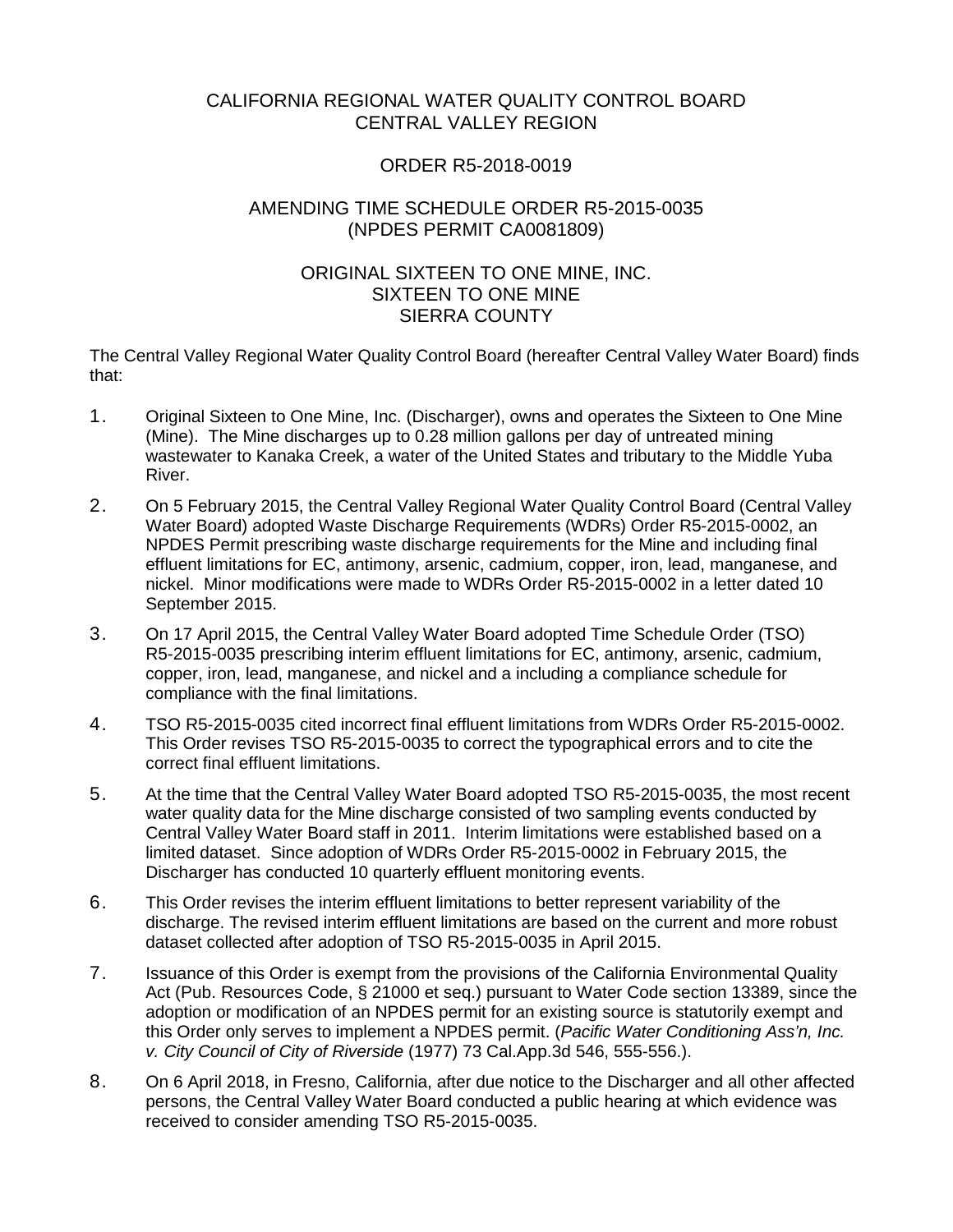**IT IS HEREBY ORDERED THAT** pursuant to CWC Sections 13301 and 13267, TSO R5-2015-0035 is amended as shown in underline/strikeout format in Attachment I to correct typographical errors and contain amended interim effluent limitations and associated language. The compliance schedule in TSO R5-2015-0035-01 remains unchanged. This Order is effective upon adoption.

Any person aggrieved by this action of the Central Valley Water Board may petition the State Water Board to review the action in accordance with Water Code section 13320 and California Code of Regulations, title 23, sections 2050 and following. The State Water Board must receive the petition by 5:00 p.m., 30 days after the date of this Order, except that if the thirtieth day following the date of this Order falls on a Saturday, Sunday, or state holiday, the petition must be received by the State Water Board by 5:00 p.m. on the next business day. Copies of the law and regulations applicable to filing petitions may be found on the Internet at:

http://www.waterboards.ca.gov/public\_notices/petitions/water\_quality or will be provided upon request.

I, PAMELA C. CREEDON, Executive Officer, do hereby certify the foregoing is a full, true, and correct copy of an Order adopted by the California Regional Water Quality Control Board, Central Valley Region, on **6 April 2018**.

*Original signed by*

 $\mathcal{L}_\mathcal{L}$  , and the contract of the contract of the contract of the contract of the contract of the contract of the contract of the contract of the contract of the contract of the contract of the contract of the cont PAMELA C. CREEDON, Executive Officer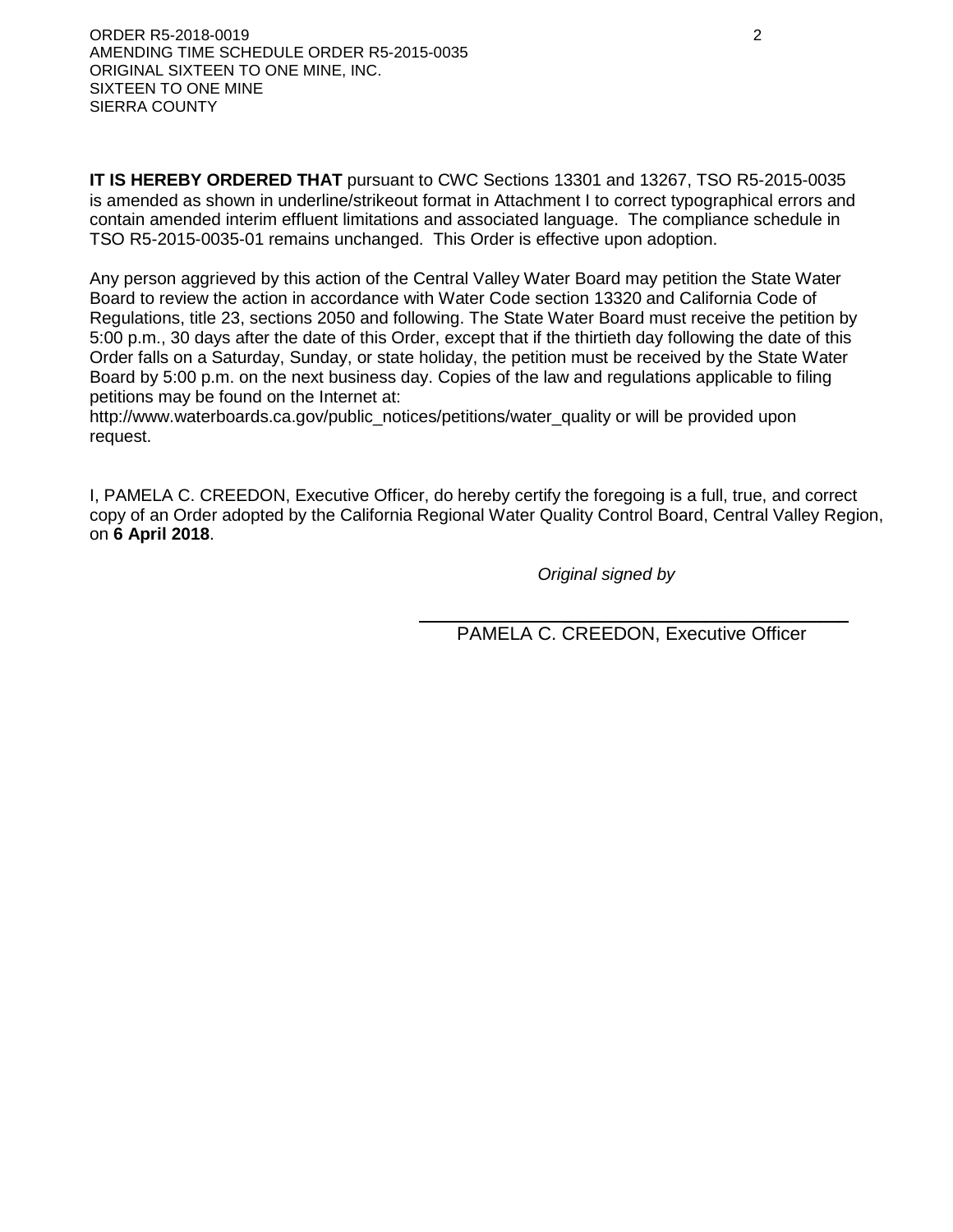# CALIFORNIA REGIONAL WATER QUALITY CONTROL BOARD CENTRAL VALLEY REGION

# TIME SCHEDULE ORDER R5-2015-0035-01 REQUIRING

# ORIGINAL SIXTEEN TO ONE MINE, INC. SIXTEEN TO ONE MINE SIERRA COUNTY

## TO COMPLY WITH WASTE DISCHARGE REQUIREMENTS ORDER R5-2015-0002 (NPDES PERMIT NO. CA0081809)

The California Regional Water Quality Control Board, Central Valley Region, (Central Valley Water Board or Board) finds that:

- 1. Original Sixteen to One Mine, Inc. (Discharger), owns and operates the Sixteen to One Mine (Mine). The Mine discharges up to 0.28 million gallons per day (mgd) of mining wastewater to Kanaka Creek, a water of the United States and a tributary of the Middle Yuba River.
- 2. On 1 March 2002, the Central Valley Water Board adopted Waste Discharge Requirements (WDRs) Order R5-2002-0043 (NPDES No. CA0081809), which included final effluent limitations, in part, for arsenic and electrical conductivity (EC). Finding that the Discharger could not comply with the final effluent limitations for arsenic and EC in WDRs Order R5-2002-0043, the Central Valley Water Board adopted Cease and Desist Order R5-2002-0044, on the same date that required compliance with the final effluent limits for arsenic and EC by 15 March 2005. WDRs Order R5-2002-0043 was amended on 30 April 2003, and Order R5-2002-0043, Amended, expired 1 March 2007.
- 3. In an attempt to comply with waste discharge requirements, the Discharger added iron shavings to the Mine's waste stream to remove arsenic. However, this passive treatment method was unsuccessful in removing arsenic concentrations below the arsenic water quality standard.
- 4. On 5 February 2015, the Central Valley Water Board adopted WDRs Order R5-2015-0002, which imposed Final Effluent Limitations IV.A.1, which reads in part as follows:

|                         |              | <b>Effluent Limitations</b> |                                |                                        |                                        |  |  |
|-------------------------|--------------|-----------------------------|--------------------------------|----------------------------------------|----------------------------------------|--|--|
| <b>Parameter</b>        | <b>Units</b> | Average<br><b>Monthly</b>   | <b>Maximum</b><br><b>Daily</b> | <b>Instantaneous</b><br><b>Minimum</b> | <b>Instantaneous</b><br><b>Maximum</b> |  |  |
| Arsenic                 | $\mu$ g/L    | 10                          | 20                             | --                                     | $- -$                                  |  |  |
| Electrical Conductivity | umhos/cm     | 900                         | $-$                            | $\sim$                                 | --                                     |  |  |
| Antimony                | $\mu$ g/L    | 6.0                         | 12                             | --                                     | $- -$                                  |  |  |
| Cadmium                 | $\mu$ g/L    | 0.85                        | 1.7                            | --                                     | $- -$                                  |  |  |
| Copper                  | $\mu$ g/L    | 3.1                         | 6.23                           | --                                     | $- -$                                  |  |  |
| Iron                    | $\mu g/L$    | 300                         | $\sim$                         | $\sim$                                 | $\sim$                                 |  |  |
| Lead                    | $\mu$ g/L    | 0.90                        | 1.8                            | --                                     | $- -$                                  |  |  |
| Manganese               | $\mu g/L$    | 50                          | $\sim$                         | $\sim$                                 | $\sim$                                 |  |  |
| Nickel                  | $\mu$ g/L    | 201                         | 413                            | --                                     | --                                     |  |  |

#### **FinalTable 4. Effluent Limitations**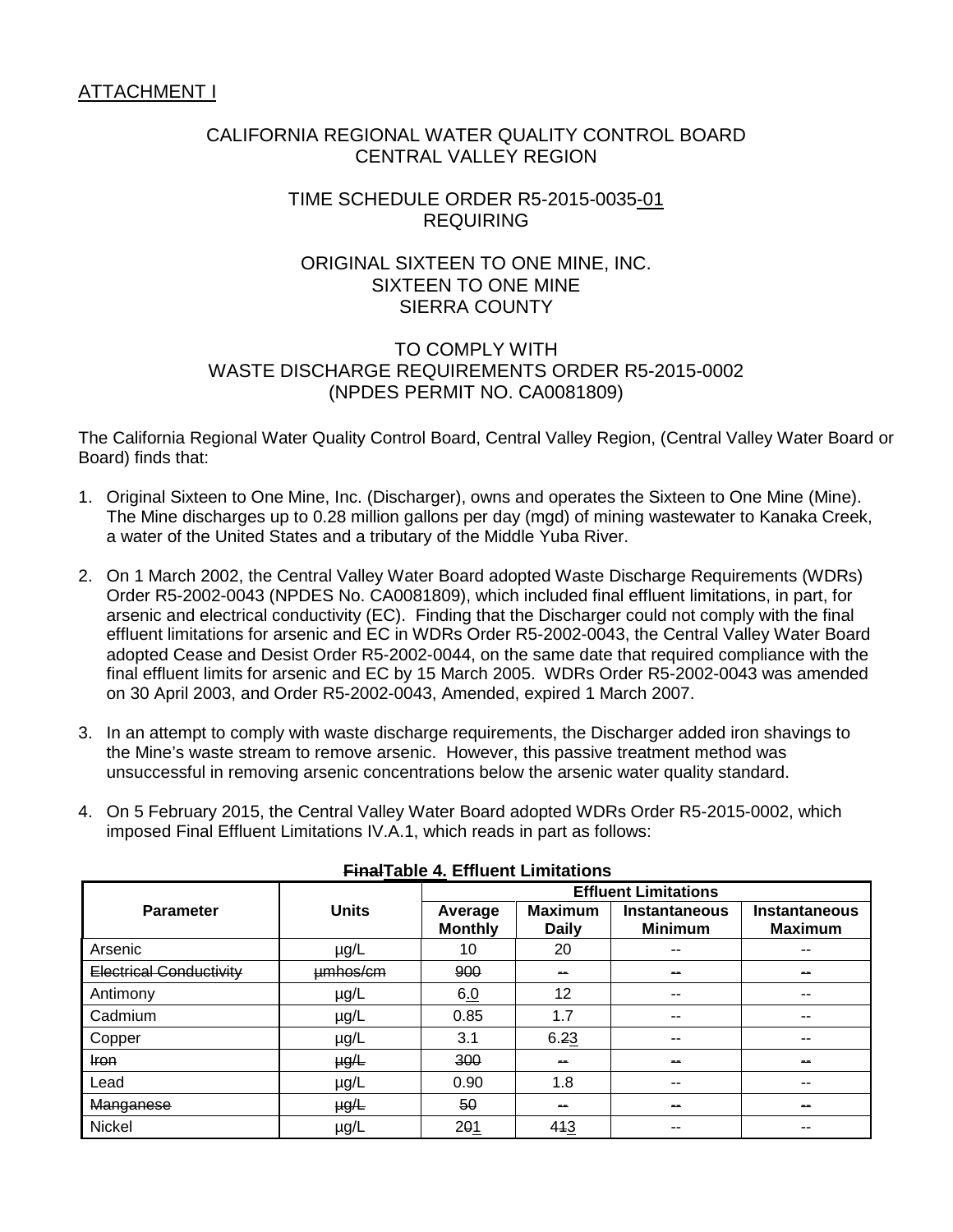- d. **Electrical Conductivity**. For a calendar year, the annual average effluent concentration shall not exceed 900 µmhos/cm.
- e. **Iron, Total Recoverable.** For a calendar year, the annual average effluent concentration shall not exceed 300 µg/L.
- f. **Manganese, Total Recoverable.** For a calendar year, the annual average effluent concentration shall not exceed 50 µg/L.

## **NEED FOR TIME SCHEDULE EXTENSION AND LEGAL BASIS**

- 5. On 2 February 2015, the Discharger submitted an infeasibility analysis requesting additional time to comply with the existing final effluent limitations for arsenic and electrical conductivity in WDRs Order R5-2015-0002. The Discharger proposed to consider four control and/or treatment options to comply with final effluent limitations, including irrigation, treatment in place, and eliminating the flow to Kanaka Creek. The Discharger estimated that two years would be required to assess the alternatives and that compliance with the final effluent limitations for arsenic, EC, antimony, cadmium, copper, iron, lead, manganese, and nickel would be achieved by 16 April 2020.
- 6. The Discharger cannot consistently comply with the arsenic, electrical conductivity, antimony, cadmium, copper, iron, lead, manganese, and nickel effluent limitations in WDRs Order R5-2015-0002 and must implement additional actions to reach compliance. This Order contains a time schedule for compliance with final effluent limitations, sets interim limitations for certain constituents, and is intended to provide protection from mandatory minimum penalties (MMPs) for these constituents.

#### **MANDATORY MINIMUM PENALTIES**

7. Water Code section 13385, subdivisions (h) and (i), requires the Central Valley Water Board to impose MMPs upon dischargers that violate certain effluent limitations. Water Code section 13385(j)(3) exempts discharges from these MMPs:

… where the waste discharge is in compliance with either a cease and desist order issued pursuant to Section 13301 or a time schedule order issued pursuant to Section 13300 or 13308, if all the [specified] requirements are met...for the purposes of this subdivision, the time schedule may not exceed five years in length...

- 8. Per the requirements of Water Code section 13385, subdivision (j)(3), the Central Valley Water Board finds that new or modified control measures are necessary in order to comply with new or more stringent effluent limitations, and that the Discharger could not have designed, installed, and put into operation the new or modified control measures within 30 calendar days of the date that the final effluent limitations went into effect. The proposed time schedule is needed to select a compliance option, complete designs, award bids, and begin construction of upgrades.
- 9. TSOs generally may only provide protection from MMPs for up to five years. However, Water Code section 13385, subdivision (j)(3)(C)(ii)(II), authorizes the Board to grant an additional five years if the Board finds, following a public hearing, that a Discharger is making diligent progress towards bringing the waste discharge into compliance and that the additional time is necessary to comply with the effluent limitations.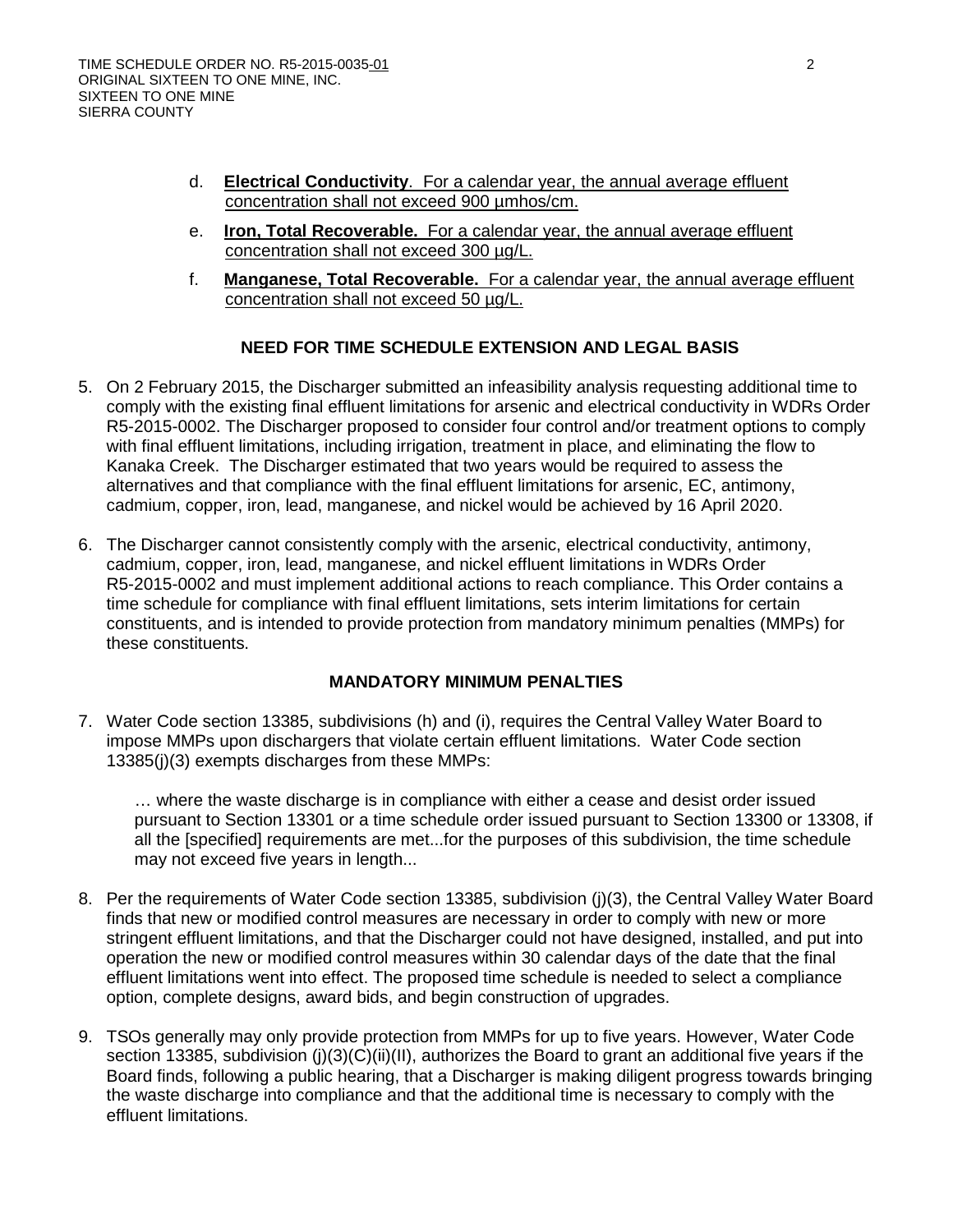- 10. Compliance with this TSO provides protection for the Discharger from MMPs as follows:
	- a. Arsenic and Electrical Conductivity: Previous CDO R5-2002-0044, provided protection from MMPs from **1 March 2002** until **15 March 2005**, for a period of 3 years and 15 days. This Order provides protection from MMPs from **16 April 2015** through **15 April 2020** for an additional period of 5 years. This time schedule is as short as possible and does not exceed ten (10) years in length.
	- b. Antimony, Cadmium, Copper, Iron, Lead, Manganese, and Nickel: WDRs Order R5-2015- 0002 imposed new final effluent limits for antimony, cadmium, copper, iron, lead, manganese, and nickel that went into effect on 16 April 2015. This TSO provides protection from MMPs from **16 April 2015** through **15 April 2020** for a period of 5 years. This time schedule is as short as possible and does not exceed five (5) years in length.
- 11. The Board finds that the time schedule in Finding No. 10 is as short as possible, considering the technological, operational, and economic factors that affect the design, development, and implementation of the control measures that are necessary to comply with the effluent limitations. Where additional time is granted beyond the initial five (5) years, the Board finds that the Discharger is making diligent progress towards bringing the waste discharge into compliance, that the additional time is necessary to comply with the effluent limitations, and that the time schedule does not exceed ten (10) years in length.
- 12. This TSO provides a time schedule for completing the actions necessary to ensure compliance with final effluent limitations. Since the time schedule for the completion of these actions exceeds one (1) year, this TSO includes interim effluent limitations and interim requirements and dates for their achievement.
- 13. This TSO includes performance-based interim effluent limitations for arsenic, electrical conductivity (EC), antimony, cadmium, copper, iron, lead, manganese, and nickel. The interim maximum daily effluent limitation (MDEL) for EC (with 19 data points) was calculated using a statistical methodology assuming normally distributed data. The interim average monthly effluent limitation (AMEL) for EC in this Order was established in accordance with section 1.4, Table 2 of the *Policy for Implementation of Toxics Standards for Inland Surface Waters, Enclosed Bays, and Estuaries of California* (SIP), by dividing the interim MDEL by the MDEL/AMEL multiplier (2.01). Additionally, there are limited analytical monitoring results for arsenic, antimony, cadmium, copper, iron, lead, manganese, and nickel, which provide limited datasets to attain statistically calculated performance-based interim limits. For example, using the two sample data provided by the Discharger for iron and the statistical based approach provided in EPA's *Technical Support Document for Water Quality-Based Toxics Control or TSD to calculate the interim limit, an interim AMEL equates to 6500 µg/L, which is also* artificially inflated for an MEC at 2090 µg/L. Therefore, staff used professional judgment in calculating the interim effluent limitations for arsenic, antimony, cadmium, copper, iron, lead, manganese, and nickel in this Order to provide the Discharger a safety factor over the maximum effluent concentrations. Interim effluent limitations are established as shown in the following table:

| <b>Parameter</b>                                                    | <b>Units</b> | <b>Data</b><br><b>Points</b> | <b>MEC</b> | <b>Interim Average</b><br><b>Monthly Effluent</b><br>Limitation | <b>Interim Maximum</b><br><b>Daily Effluent</b><br>Limitation |  |
|---------------------------------------------------------------------|--------------|------------------------------|------------|-----------------------------------------------------------------|---------------------------------------------------------------|--|
| Electrical Conductivity                                             | umhos/cm     | 19                           | 1735       | 1426                                                            | 2867                                                          |  |
| Areanic Total Recoverable<br><del>Alsollic. Tulai Recoverable</del> | $\mu g/L$    |                              | 897        | 700                                                             | 4000                                                          |  |

#### **Interim Effluent Limitations**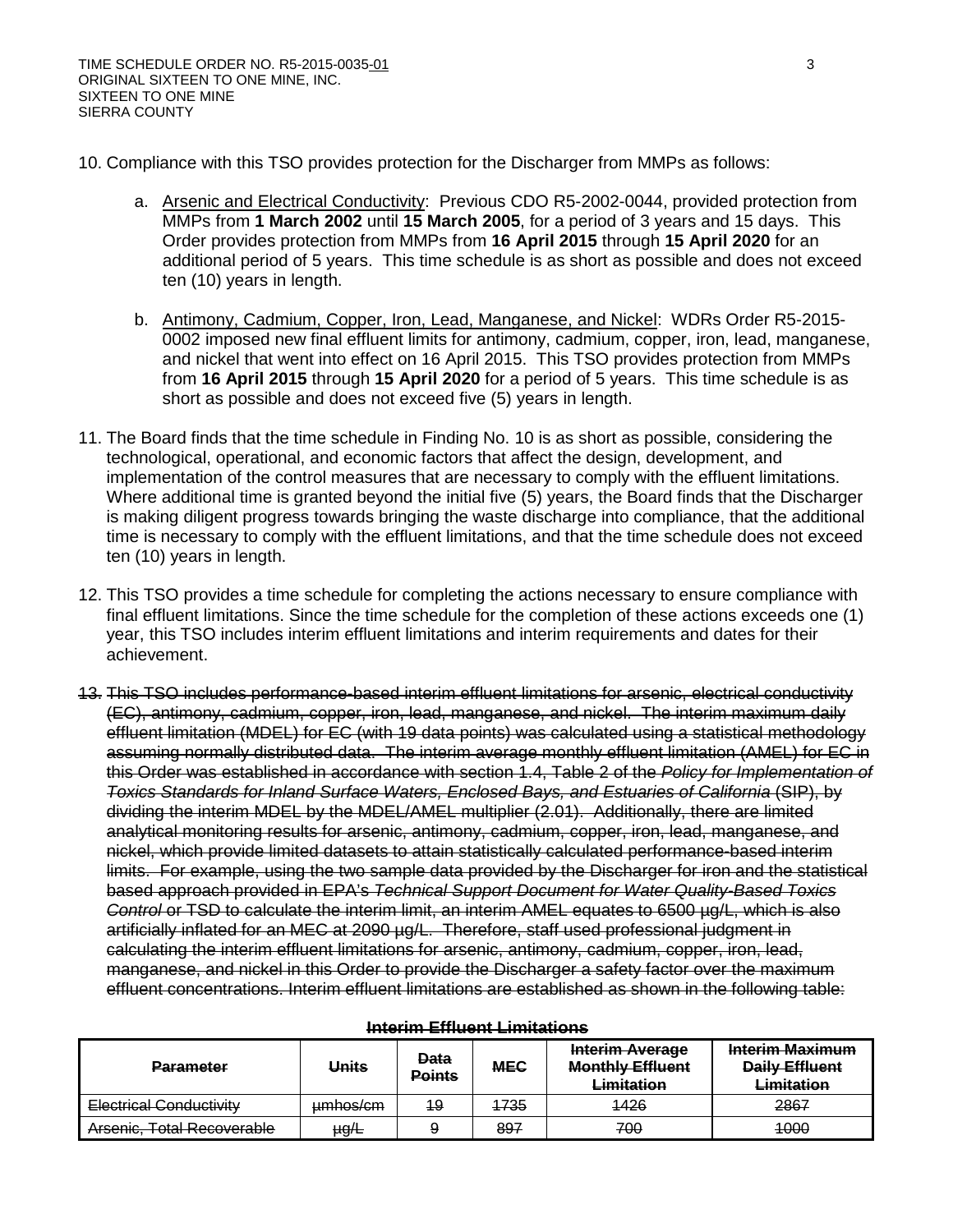| <b>Parameter</b>                | <b>Units</b>    | <b>Data</b><br><b>Points</b> | <b>MEC</b> | Interim Average<br><b>Monthly Effluent</b><br><b>Limitation</b> | Interim Maximum<br><b>Daily Effluent</b><br>Limitation |
|---------------------------------|-----------------|------------------------------|------------|-----------------------------------------------------------------|--------------------------------------------------------|
| Antimony, Total Recoverable     | <del>µg/L</del> | 2                            | 30.8       | 35                                                              | 50                                                     |
| Cadmium, Total Recoverable      | <del>µg/L</del> | 3                            | 26.2       | 30                                                              | 50                                                     |
| Copper, Total Recoverable       | <del>µg/L</del> | 3                            | 6.7        | 40                                                              | 15                                                     |
| Iron, Total Recoverable         | <del>µg/L</del> | 2                            | 2090       | 2100                                                            | 2500                                                   |
| Lead, Total Recoverable         | <del>µg/L</del> | 3                            | 2.5        | 5.0                                                             | 45                                                     |
| Manganese, Total<br>Recoverable | <del>µg/L</del> | 2                            | 434        | 450                                                             | 200                                                    |
| Nickel, Total Recoverable       | <del>µg/L</del> | 2                            | 128        | 450                                                             | 200                                                    |

13. Between April 2015 and December 2017, the Discharger conducted ten quarterly sampling events providing new information with which to calculate revised, more representative, interim effluent limitations. For constituents with 10 or more sampling data points (EC, antimony, arsenic, cadmium, copper, iron, lead, manganese, and nickel), sampling and laboratory variability is accounted for by establishing interim effluent limitations that are based on normally distributed data where 99.9% of the data points will lie within 3.34 standard deviations of the mean (Basic Statistical Methods for Engineers and Scientists, Kennedy and Neville, Harper and Row). Therefore, interim annual average effluent limitations for EC, iron, and manganese and interim average monthly effluent limitations (AMELs) for antimony, arsenic, cadmium, copper, lead, and nickel were calculated using the mean plus 3.3 standard deviations. Interim maximum daily effluent limitations (MDELs) for antimony, arsenic, cadmium, copper, lead, and nickel were calculated based on the AMELs and the MDEL/AMEL multiplier from Table 2 of the SIP.

|  | <b>Interim Effluent Limitations</b> |
|--|-------------------------------------|
|  |                                     |

| <b>Parameter</b>               | <b>Units</b> | <b>Data</b><br><b>Points</b> | <b>MEC</b> | <b>Interim Annual</b><br><b>Average Effluent</b><br><b>Limitations</b> | Interim<br><b>AMELs</b> | <b>Interim</b><br><b>MDELs</b> |
|--------------------------------|--------------|------------------------------|------------|------------------------------------------------------------------------|-------------------------|--------------------------------|
| Arsenic, Total Recoverable     | $\mu$ g/L    | 10                           | 1308       |                                                                        | 1900                    | 4800                           |
| <b>Electrical Conductivity</b> | umhos/cm     | 12                           | 2760       | 3400                                                                   |                         |                                |
| Antimony, Total Recoverable    | <u>µg/L</u>  | <u>11</u>                    | 62.3       |                                                                        | $\frac{74}{1}$          | 150                            |
| Cadmium, Total Recoverable     | <u>µg/L</u>  | <u>10</u>                    | 30.2       |                                                                        | <u>41</u>               | 100                            |
| Copper, Total Recoverable      | $\mu$ g/L    | 10                           | 116        |                                                                        | 340                     | 1200                           |
| Iron, Total Recoverable        | $\mu$ g/L    | 11                           | 3050       | 5700                                                                   |                         |                                |
| Lead, Total Recoverable        | $\mu$ g/L    | <u>10</u>                    | 3.6        |                                                                        | 4.4                     | 9.0                            |
| Manganese, Total Recoverable   | <u>µg/L</u>  | <u> 11</u>                   | <u>176</u> | 300                                                                    |                         |                                |
| Nickel, Total Recoverable      | $\mu$ g/L    | 11                           | 153        |                                                                        | 170                     | 310                            |

14. The Central Valley Water Board expects that the Discharger can maintain compliance with the interim effluent limitations included in this Order. Interim effluent limitations are established when compliance with the final effluent limitations cannot be achieved by the existing Facility. Discharge of constituents in concentrations in excess of the final effluent limitations, but in compliance with the interim effluent limitations, can significantly degrade water quality and adversely affect the beneficial uses of the receiving stream on a long-term basis. The interim effluent limitations, however, establish enforceable ceiling concentrations until compliance with the final effluent limitations can be achieved.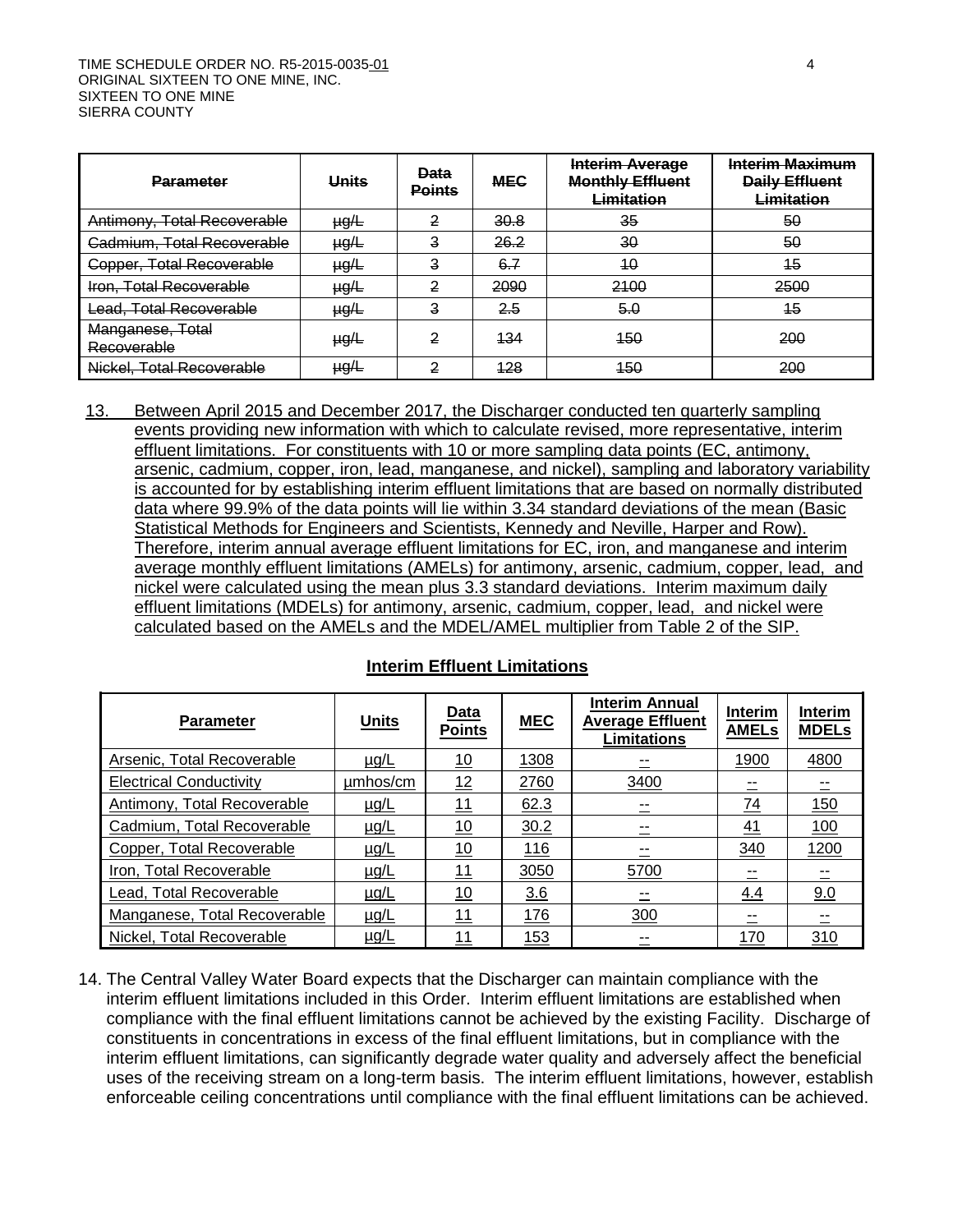15. If an interim effluent limitation contained in this Order is exceeded, then the Discharger is subject to MMPs for that particular exceedance as it will no longer meet the exemption in Water Code section 13385(j)(3). It is the intent of the Central Valley Water Board that a violation of an interim monthly effluent limitation subjects the Discharger to only one MMP for that monthly averaging period. In addition, a violation of an interim daily maximum effluent limit subjects the Discharger to one MMP for the day in which the sample was collected.

#### **REGULATORY BASIS**

16. Water Code section 13300 states, in part:

Whenever a regional board finds that a discharge of waste is taking place or threatening to take place that violates or will violate requirements prescribed by the regional board, or the state board, or that the waste collection, treatment, or disposal facilities of a discharger are approaching capacity, the board may require the discharger to submit for approval of the board, with such modifications as it may deem necessary, a detailed time schedule of specific actions the discharger shall take in order to correct or prevent a violation of requirements.

17. Water Code section 13267 states, in part:

In conducting an investigation ... the regional board may require that any person who has discharged, discharges, or is suspected of having discharged or discharging, or who proposes to discharge waste within its region … shall furnish, under penalty of perjury, technical or monitoring program reports which the regional board requires. The burden, including costs, of these reports shall bear a reasonable relationship to the need for the report and the benefits to be obtained from the reports. In requiring those reports, the regional board shall provide the person with a written explanation with regard to the need for the reports, and shall identify the evidence that supports requiring that person to provide the reports.

- 18. The Discharger owns and operates the Sixteen to One Mine. The technical and monitoring reports required by this Order are necessary to determine compliance with WDRs Order R5-2015-0002 and with this TSO R5-2015-0035-01.
- 19. Issuance of this TSO R5-2015-0035-01 is exempt from the provisions of the California Environmental Quality Act (Pub. Resources Code, § 21000 et seq.) pursuant to Water Code section 13389, since the adoption or modification of an NPDES permit for an existing source is statutorily exempt and this Order only serves to implement an NPDES permit. (*Pacific Water Conditioning Ass'n, Inc. v. City Council of City of Riverside* (1977) 73 Cal.App.3d 546, 555-556.).
- 20. On 17 April 2015, in Fresno, California, after due notice to the Discharger and all other affected persons, the Central Valley Water Board conducted a public hearing at which evidence was received to consider a Time Schedule Order under Water Code section 13300 to establish a time schedule to achieve compliance with waste discharge requirements.
- 21. On X April 2018, in Fresno, California, after due notice to the Discharger and all other affected persons, the Central Valley Water Board conducted a public hearing at which evidence was received to consider amending Time Schedule Order R5-2015-0035 under Water Code section 13300.

**IT IS HEREBY ORDERED THAT,** Cease and Desist Order R5-2002-0044 is rescinded, except for enforcement purposes, Time Schedule Order R5-2015-0035 is amended to be Time Schedule Order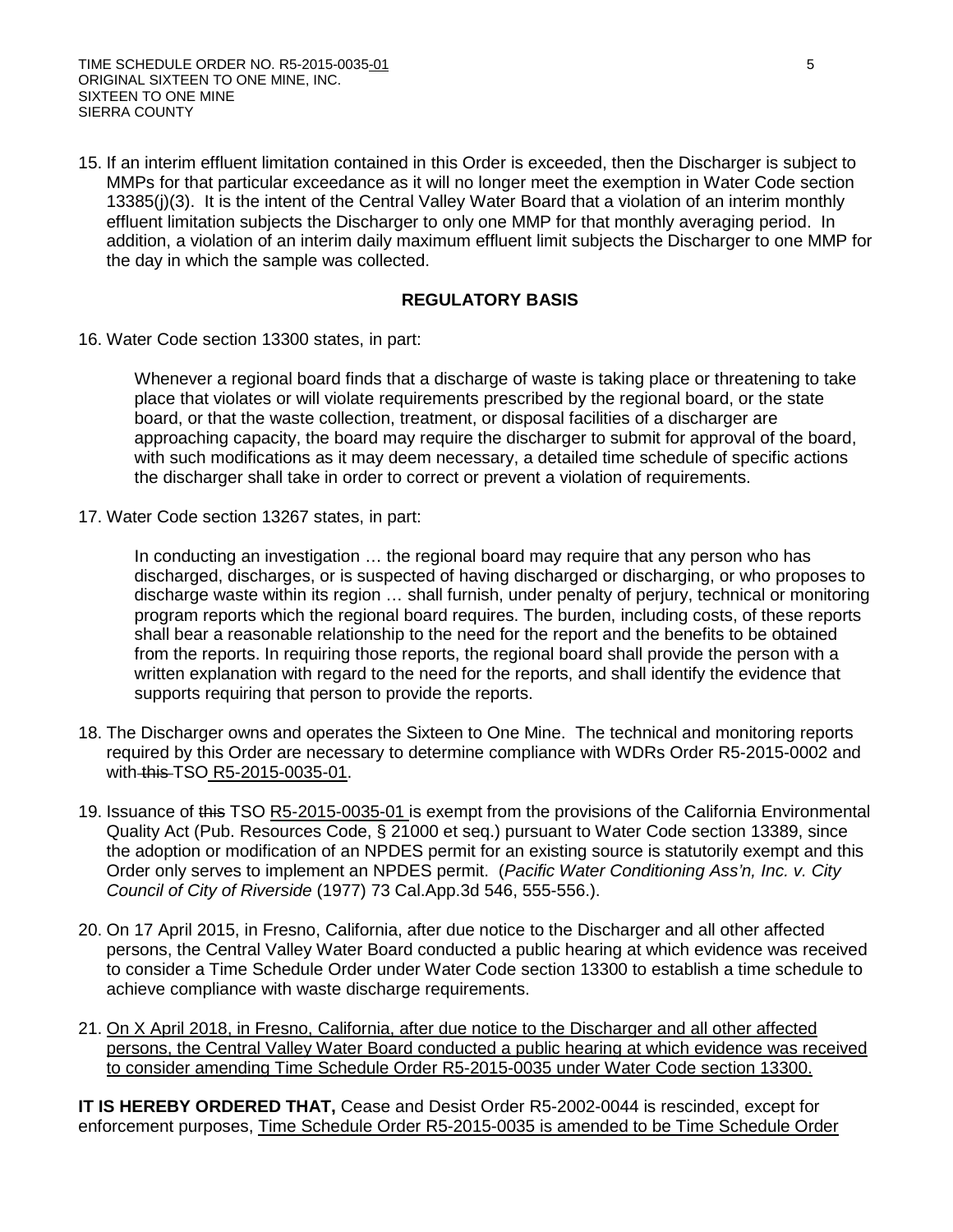R5-2015-0035-01, and pursuant to Water Code section 13300 and 13267, in order to ensure compliance with the requirements of WDRs Order R5-2015-0002, the Discharger shall comply with the following:

1. Pursuant to Water Code Section 13267, the Discharger shall submit the following technical reports to ensure compliance with the final effluent limitations for arsenic, electrical conductivity, antimony, cadmium, copper, iron, lead, manganese, and nickel contained in WDR Order R5-2015-0002, as described in Finding 4 above:

| <b>Task</b>                                                                                                                                                                                                                                                                                                           | <b>Compliance Date</b> |
|-----------------------------------------------------------------------------------------------------------------------------------------------------------------------------------------------------------------------------------------------------------------------------------------------------------------------|------------------------|
| Submit Progress Reports <sup>1</sup>                                                                                                                                                                                                                                                                                  | 31 January, annually   |
| Submit documentation that a treatment alternative has been selected                                                                                                                                                                                                                                                   | 31 March 2017          |
| Submit workplan for selected alternative for control and/or treatment project,<br>with time schedule, for Executive Officer approval                                                                                                                                                                                  | 31 May 2017            |
| Submit documentation that selected project has been completed                                                                                                                                                                                                                                                         | 31 November 2019       |
| Submit documentation of control and/or treatment process startup                                                                                                                                                                                                                                                      | 31 January 2020        |
| Submit documentation showing that the discharge fully complies with the<br>arsenic, electrical conductivity, antimony, cadmium, copper, iron, lead,<br>manganese, and nickel final effluent limitations                                                                                                               | 16 April 2020          |
| The progress reports shall detail the steps taken to comply with this Order, including documentation showing completion<br>of tasks, construction progress, evaluation of the effectiveness of the implemented measures, and assessment of<br>whether additional measures are necessary to meet the compliance dates. |                        |

2. The following interim effluent limitations shall be effective **immediately and until 16 April 2020**, or when the Discharger is able to come into compliance, whichever is sooner:

| <u>Parameter</u>               | Units               | <b>Interim AMEL</b> | <b>Interim MDEL</b> |
|--------------------------------|---------------------|---------------------|---------------------|
| <b>Electrical Conductivity</b> | <del>umhos/cm</del> | 1426                | 2867                |
| Arsenic, Total Recoverable     | <del>µg/L</del>     | 700                 | 4000                |
| Antimony, Total Recoverable    | µg⁄L                | 35                  | 50                  |
| Cadmium, Total Recoverable     | <del>µg/L</del>     | 30                  | 50                  |
| Copper, Total Recoverable      | <del>µg/L</del>     | 40                  | 45                  |
| <b>Iron, Total Recoverable</b> | <del>µg/L</del>     | 2100                | 2500                |
| Lead, Total Recoverable        | <del>µg/L</del>     | 5.0                 | 45                  |
| Manganese, Total Recoverable   | <del>µg/L</del>     | 450                 | 200                 |
| Nickel, Total Recoverable      | <del>µg/L</del>     | 450                 | 200                 |

| <b>Parameter</b>               | <b>Units</b> | <b>Interim Annual</b><br><b>Average Effluent</b><br>Limitation | <b>Interim</b><br><b>AMEL</b> | <b>Interim</b><br><b>MDEL</b> |
|--------------------------------|--------------|----------------------------------------------------------------|-------------------------------|-------------------------------|
| Arsenic, Total Recoverable     | <u>µg/L</u>  |                                                                | 1900                          | 4800                          |
| <b>Electrical Conductivity</b> | umhos/cm     | 3400                                                           |                               |                               |
| Antimony, Total Recoverable    | <u>µg/L</u>  |                                                                | 74                            | 150                           |
| Cadmium, Total Recoverable     | $\mu$ g/L    |                                                                | <u>41</u>                     | <u>100</u>                    |
| Copper, Total Recoverable      | <u>µg/L</u>  |                                                                | 340                           | 1200                          |
| Iron, Total Recoverable        | µg/L         | 5700                                                           |                               |                               |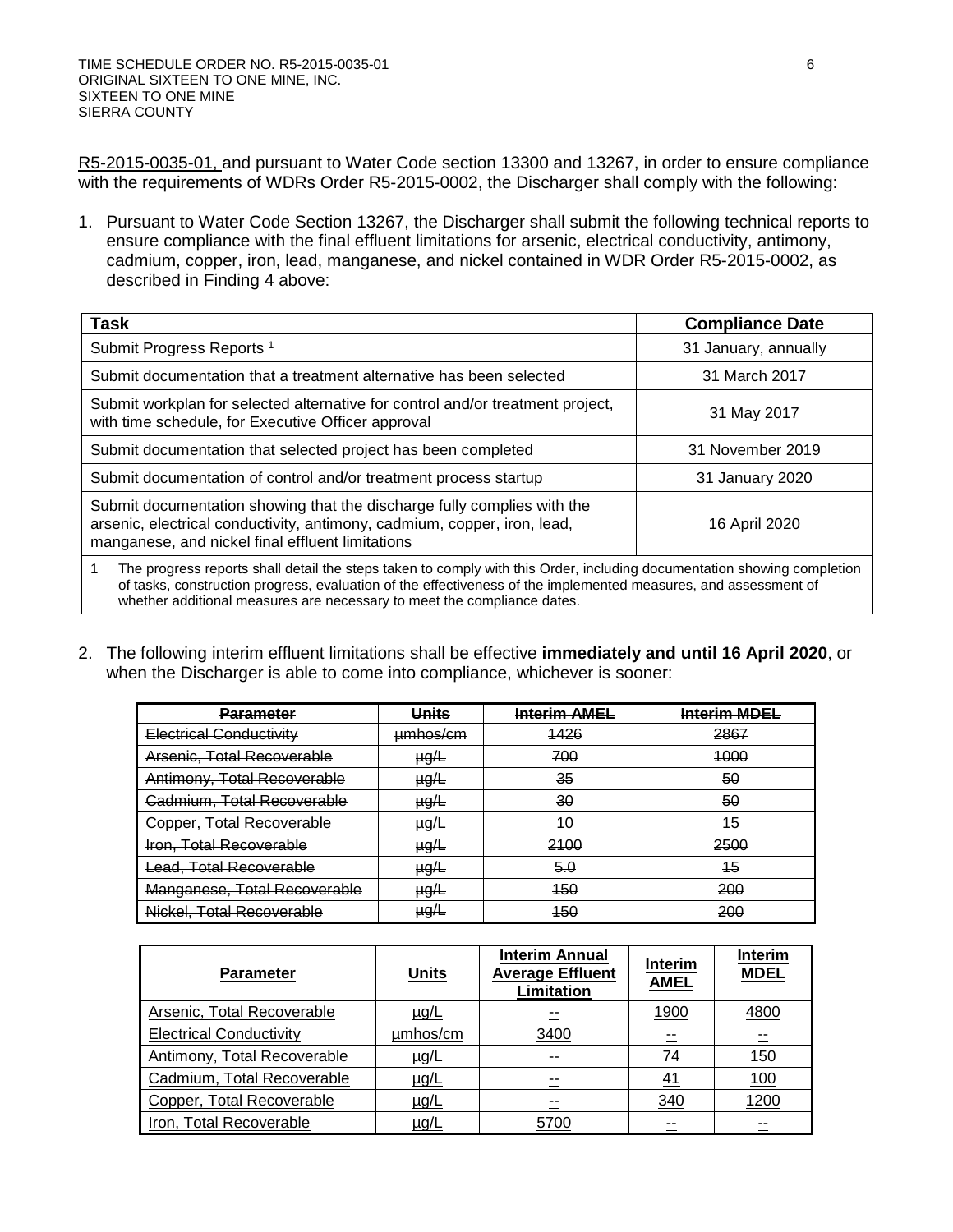| <b>Parameter</b>             | <b>Units</b> | <b>Interim Annual</b><br><b>Average Effluent</b><br>Limitation | Interim<br><b>AMEL</b> | <b>Interim</b><br><b>MDEL</b> |
|------------------------------|--------------|----------------------------------------------------------------|------------------------|-------------------------------|
| Lead, Total Recoverable      | <u>µg/L</u>  | $- -$                                                          | 4.4                    | 9.0                           |
| Manganese, Total Recoverable | <u>µg/L</u>  | 300                                                            | $- -$                  | --                            |
| Nickel, Total Recoverable    | ug/L         | $- -$                                                          |                        | 310                           |

3. Any person signing a document submitted under this Order shall make the following certification:

*"I certify under penalty of law that I have personally examined and am familiar with the information submitted in this document and all attachments and that, based on my knowledge and on my inquiry of those individuals immediately responsible for obtaining the information, I believe that the information is true, accurate, and complete. I am aware that there are significant penalties for submitting false information, including the possibility of fine and imprisonment."*

4. In accordance with California Business and Professions Code sections 6735, 7835, and 7835.1, engineering and geologic evaluations and judgments shall be performed by or under the direction of registered professionals competent and proficient in the fields pertinent to the required activities. All technical reports specified herein that contain work plans for, that describe the conduct of investigations and studies, or that contain technical conclusions and recommendations concerning engineering and geology shall be prepared by or under the direction of appropriately qualified professional(s), even if not explicitly stated. Each technical report submitted by the Discharger shall contain the professional's signature and/or stamp of the seal.

If, in the opinion of the Executive Officer, the Discharger fails to comply with the provisions of this Order, the Executive Officer may refer this matter to the Attorney General for judicial enforcement, may issue a complaint for administrative civil liability, or may take other enforcement actions. Failure to comply with this Order or with the WDRs may result in the assessment of Administrative Civil Liability of up to \$10,000 per violation, per day, depending on the violation, pursuant to the Water Code, including sections 13268, 13350 and 13385. The Central Valley Water Board reserves its right to take any enforcement actions authorized by law.

Any person aggrieved by this action of the Central Valley Water Board may petition the State Water Board to review the action in accordance with Water Code section 13320 and California Code of Regulations, title 23, sections 2050 and following. The State Water Board must receive the petition by 5:00 p.m., 30 days after the date of this Order, except that if the thirtieth day following the date of this Order falls on a Saturday, Sunday, or state holiday, the petition must be received by the State Water Board by 5:00 p.m. on the next business day. Copies of the law and regulations applicable to filing petitions may be found on the Internet at:

[http://www.waterboards.ca.gov/public\\_notices/petitions/water\\_quality](http://www.waterboards.ca.gov/public_notices/petitions/water_quality)

or will be provided upon request.